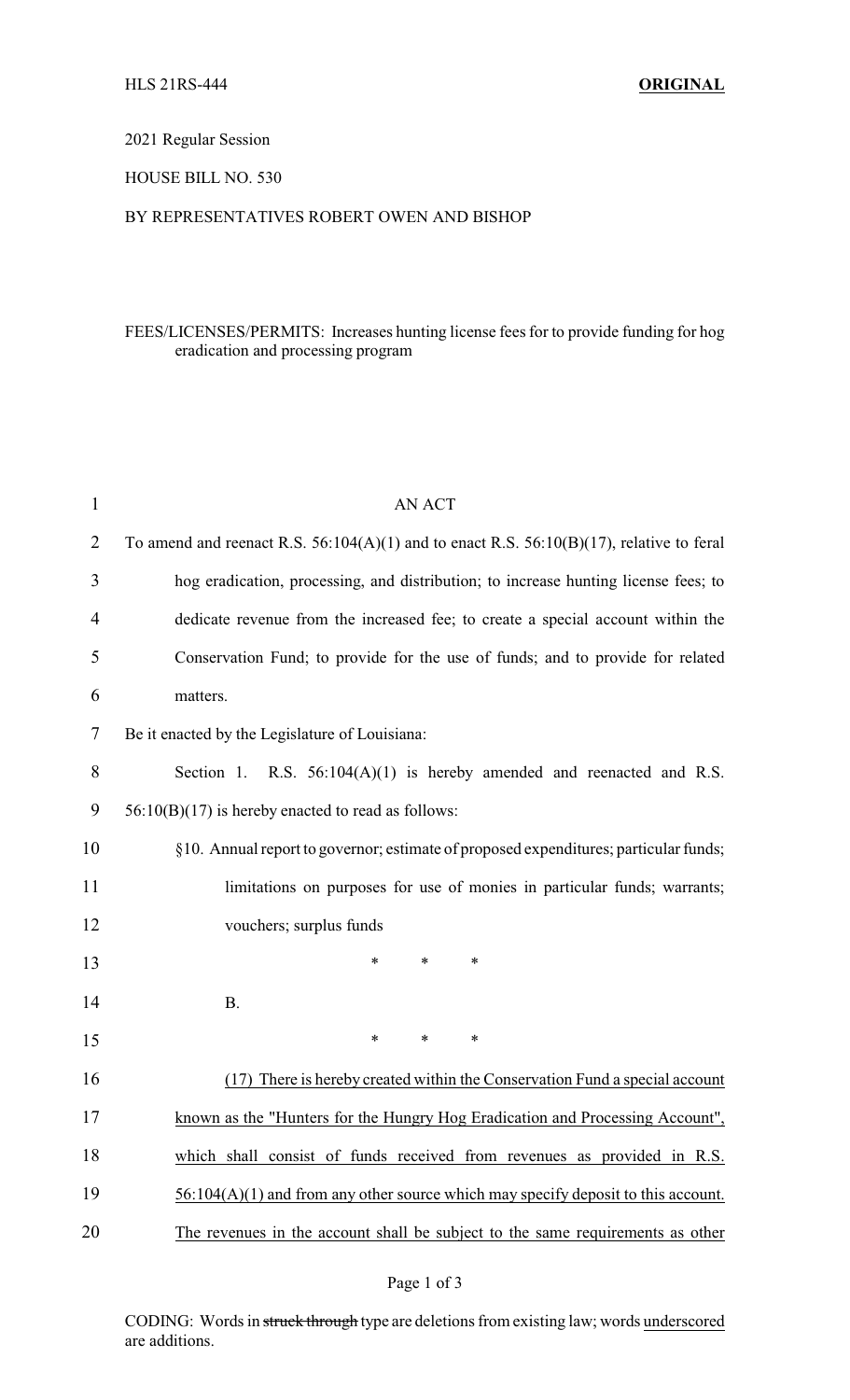| $\mathbf{1}$   | revenues in the Conservation Fund. All expenditures and allocations of funds from         |
|----------------|-------------------------------------------------------------------------------------------|
| $\overline{2}$ | this account shall be used to support hog eradication, where seventy-five cents of        |
| 3              | every dollar deposited shall be used for the processing and distribution of hogs          |
| $\overline{4}$ | through the Hunters for the Hungry program and the remaining twenty-five cents of         |
| 5              | every dollar deposited shall be used for promotion and marketing of the program.          |
| 6              | $\ast$<br>∗<br>*                                                                          |
| 7              | §104. License fees; reciprocity; exceptions                                               |
| 8              | A. No license shall be issued under this Part unless there has been previously            |
| 9              | paid a fee or fees as hereinafter set forth:                                              |
| 10             | $(1)(a)$ Except as specified in Subsection B of this Section, a resident who is           |
| 11             | sixteen years of age or older shall purchase and possess a basic hunting license for      |
| 12             | a fee of fifteen sixteen dollars in order to hunt, take, possess, or transport wild birds |
| 13             | and quadrupeds on which open seasons are declared. Special additional licenses are        |
| 14             | required to hunt, take, possess, or transport deer, turkey, or migratory waterfowl        |
| 15             | within the limits of the state. In order to obtain these licenses, a resident must meet   |
| 16             | residency requirements as specified in R.S. 56:8 ("Bona fide resident") and present       |
| 17             | either a Louisiana driver's license or a special identification card issued by the        |
| 18             | Department of Public Safety and Corrections under the provisions of R.S. 40:1321.         |
| 19             | (b) From each fee collected from the sale of a basic hunting license, an                  |
| 20             | amount equal to one dollar shall be deposited into the Hunters for the Hungry Hog         |
| 21             | Eradication and Processing Account. The remaining fifteen dollars of each fee             |
| 22             | collected from the sale of a basic hunting license shall be subject to the dedications    |
| 23             | that follow in this Subparagraph. An amount equal to ten percent of the fees              |
| 24             | collected from the sale of hunting licenses shall be dedicated by the commission to       |
| 25             | the development and preservation of breeding grounds for migratory waterfowl, the         |
| 26             | funds to be expended for such purposes through Ducks Unlimited, Inc. or under the         |
| 27             | direction of the Louisiana Wildlife and Fisheries Commission at its discretion. An        |
| 28             | additional ten percent of each fee collected from the sale of hunting licenses shall be   |
| 29             | dedicated by the commission to the development and rejuvenation of the quail, dove,       |